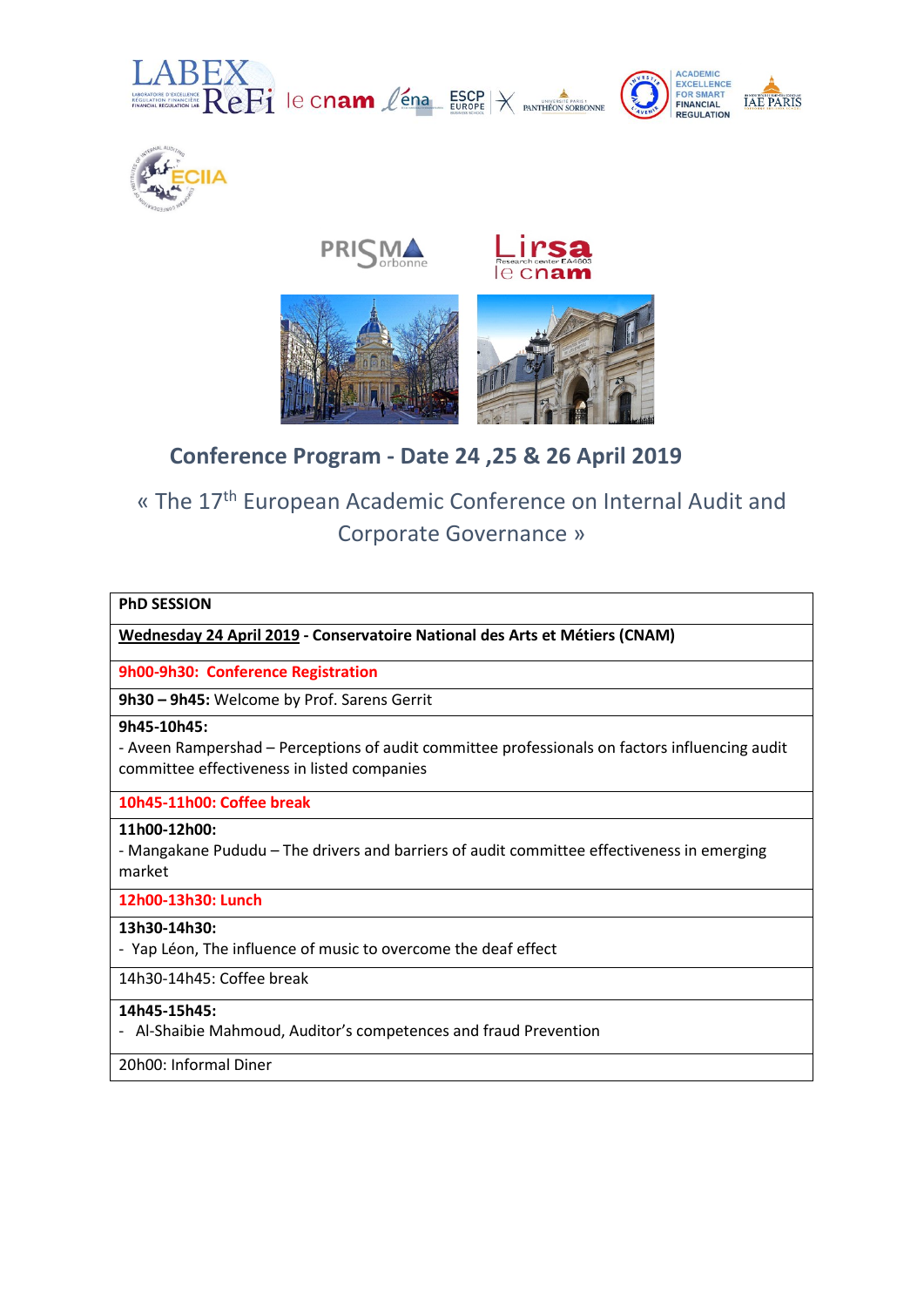# **MAIN CONFERENCE**

# **Thursday 25 April 2019 - Université Paris 1 Panthéon-Sorbonne (12 Place du Panthéon, 75005 PARIS)**

**8h30-9h00: Conference Registration - Coffee**

**9h00-9h30:** Opening Session Gerrit Sarrens (UCL), Philippe Touron, (Université Paris 1), Coskun Cakar (CNAM)

# **9h30-10h30: Lines of defence**

- 'Lines of Defense': The More, the Better? Thoni Jean-Pierre

- What Drives the Implementation of the Three Lines of Defense Model? Potential Challenges from a Chief Audit Executive Perspective, D'Arcy Ann

# **10h30-11h00: Coffee break**

# **11h00-12h30: Internal audit and Digitalization**

- Correlates of Internal Audit's Information Technology Audit Strategy, Gray Joy, Abdolmohammadi Mohammad, Boss Scott and Sarens Guerrit

- Internal Audit Function in a Digitalized Environment, Betti Nathanael. and Sarens Guerrit

- Auditing in a digital environment: insights from the academic literature, Lamboglia Rita, Lavorato Domenica, Za Stefano and Scornavacca Eusebio

# **12h30-14h00: Lunch**

**14h00-14h30:** Opportunities for publication (*International Journal of Auditing*)

# **14h30-16h00: Internal audit effectiveness**

- Adherence to the Internal Audit Core Principles and Threats to Internal Audit Function Effectiveness, Calvin Christopher

- The Internal Audit Function's role in Risk Management: does the salience of the IAF stakeholders matter?, Rakipi Romina and D'Onza Guiseppe

- Development and quality of Internal Audit in Poland in Public-interest entities and Private sector entities, Elżbieta Izabela Szczepankiewicz

# **16h00-16h30: Coffee break**

# **16h30-18h00: Governance and audit**

- The worth of audit committee best practice to good governance, Lourens Erasmus, Coetze Philna, Du Preez Adele and Msiza Dipakiso

- Audit Committees impact on Company Performance, Koutoupis Andreas and Bekiaris Michail

- Factors Influencing Internal Audit's Involvement in Enterprise-wide Risk Management, Ba Sunnie Xiaoqian, Martinov-Bennie Nonna and Soh Dominic

# **20h00: Diner –**